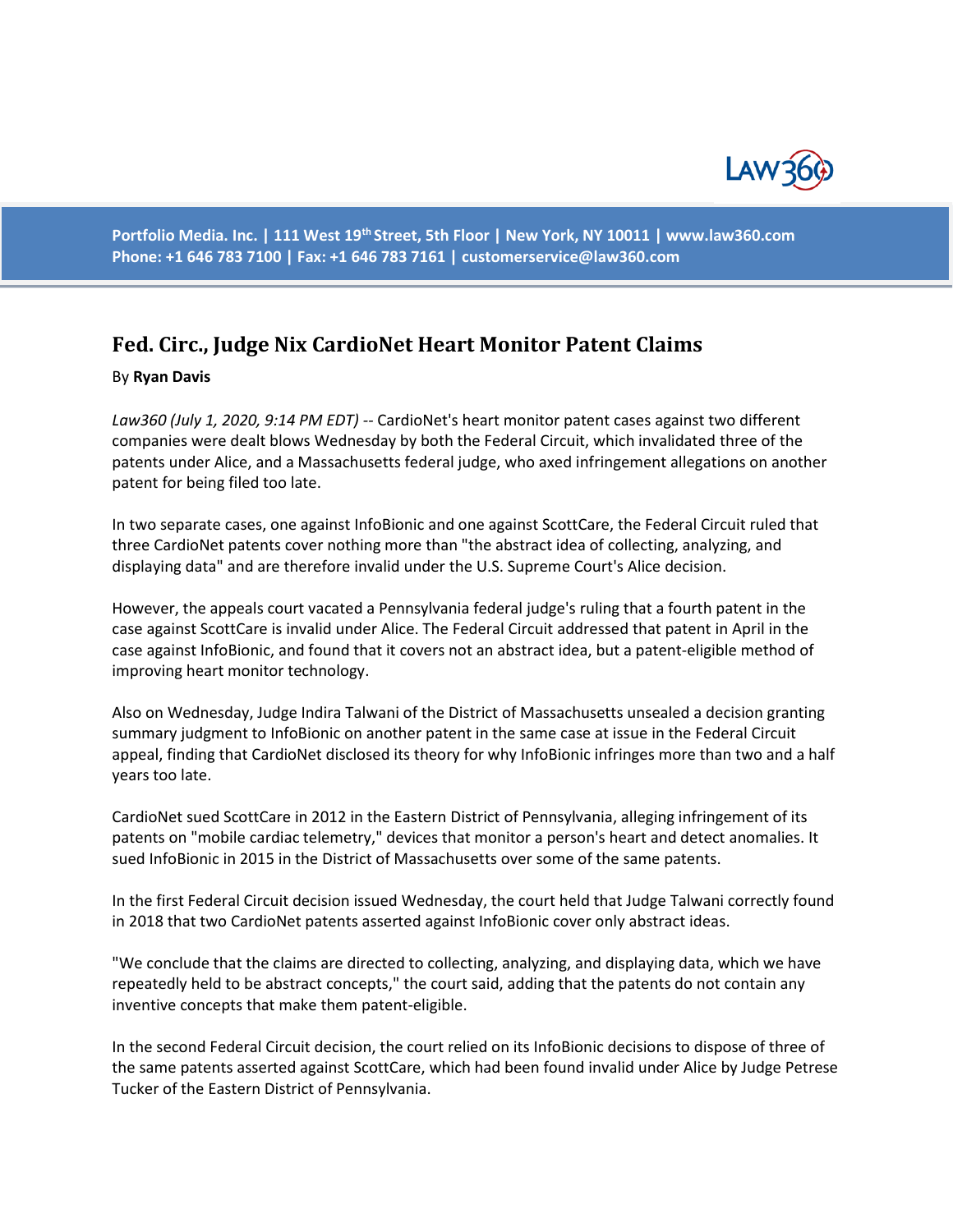The appeals court affirmed the invalidity finding on two of them based on its decision Wednesday, while vacating the ruling on the third one based on its April ruling.

The court then affirmed Judge Tucker on the fourth CardioNet patent, ruling that she had correctly held that it is invalid for claiming only abstract ideas.

"The purported improvement is the abstract idea of classification and filtering of data, not an improvement in the functioning of computer capabilities," so the patent is invalid, the Federal Circuit said.

Finally, back in the District of Massachusetts, Judge Talwani granted summary judgment to InfoBionic Wednesday on yet another CardioNet patent.

The judge ruled that CardioNet did not disclose its theory for why InfoBionic infringes until it filed an expert report last year, even though the court had set a 2016 deadline for such disclosures.

"CardioNet did not comply with its obligations to timely disclose its infringement contentions to InfoBionic," she wrote, adding that "as a result of not making its required disclosures, CardioNet hid the ball from InfoBionic for years as this litigation proceeded."

She said that granting summary judgment did not deprive CardioNet of its day in court, because "even under its late-disclosed theories no reasonable jury could find infringement."

CardioNet initially asserted other patents against InfoBionic that were invalidated by the Patent Trial and Appeal Board, as well as trade secret claims that were rejected in arbitration. The next steps in the case will likely be an appeal of Wednesday's ruling and further proceedings in Massachusetts on the patent the Federal Circuit revived in April.

Max Grant of Latham & Watkins LLP, an attorney for InfoBionic, said that Judge Talwani's "well-reasoned and detailed analysis confirms InfoBionic's longstanding suspicion that this litigation was brought for improper purposes."

The court found that CardioNet "played fast and loose" by providing inconsistent explanations of what the patent covered, first to survive an invalidity challenge and then to argue noninfringement, Grant said. InfoBionic now plans to seek attorney fees, he noted.

"The next question for the court will be to determine whether CardioNet's conduct in prolonging litigation to drive up legal fees has been exceptional," he said.

Attorneys for the other parties could not immediately be reached for comment Wednesday.

The patents at issue in the appellate rulings are U.S. Patent Nos. 7,212,850; 7,907,996; 7,941,207; and 7,587,237. The patent at issue in the district court ruling is U.S. Patent No. 7,099,715.

Judges Alan Lourie, Timothy Dyk and Raymond Chen sat on the panel for the Federal Circuit in both cases.

CardioNet is represented by Ching-Lee Fukuda, Bradford Badke, Todd Simpson, Nathan Greenblatt, Ryan Morris, Sharon Lee, Jack Pirozzolo and Sam Dillon of Sidley Austin LLP.